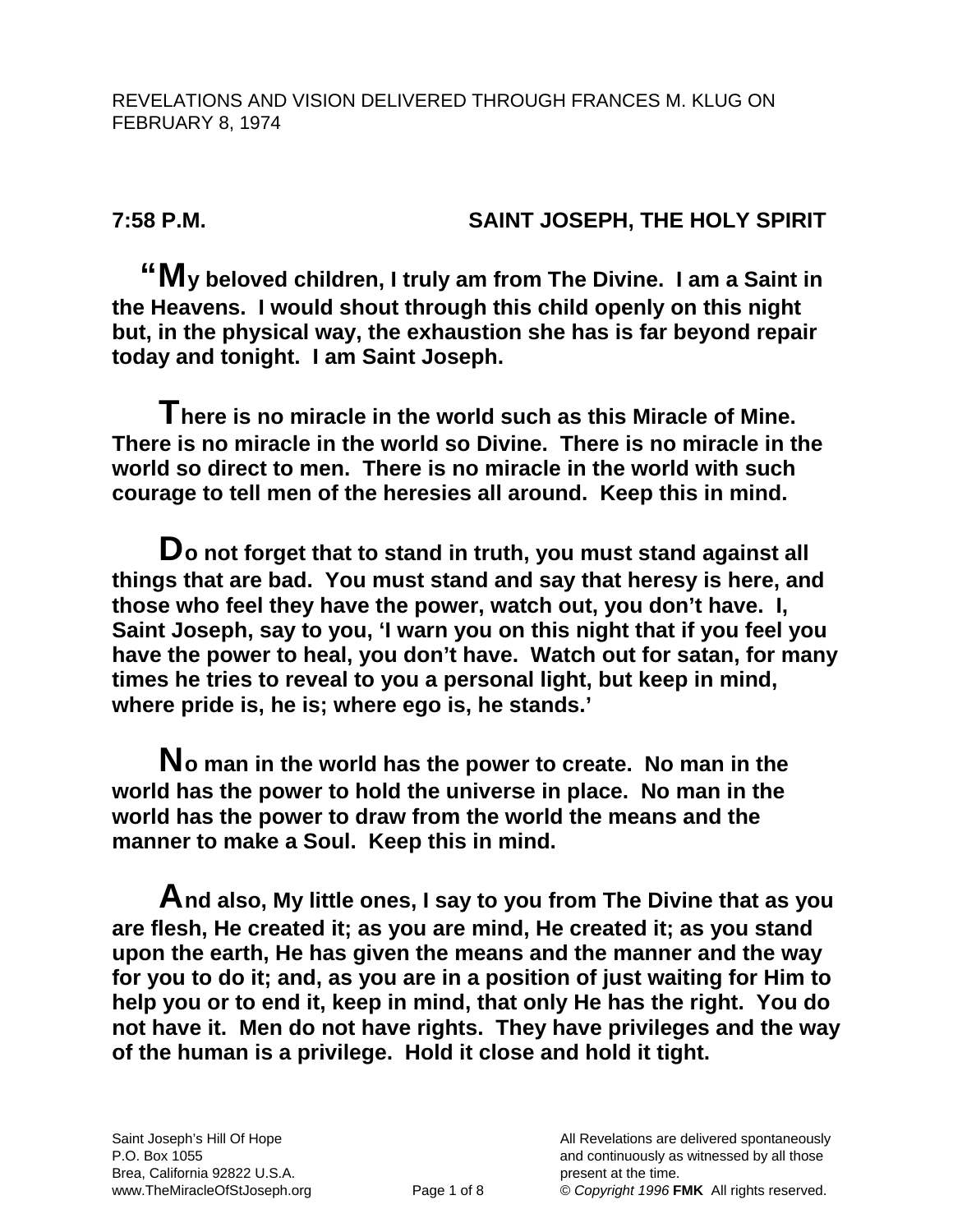**I hold the child deeper for you did not realize that what she was in was ecstasy. It has to be this way. And those of you who are present here on this night, do not look up the meaning of ecstasy for men do not understand it. They cannot describe it as it truly is. They are aware of degrees of it, but even to speak in it has to be directed from The Divine.** 

**Sometimes children ask The Father if they might walk for Him. Sometimes children say to The Father, 'Let me be strong.' Sometimes children say, 'Let me have power so I may work solely for The Holy Trinity,' but what these children do not know is that it takes obedience, trust, humility, and yes, love for The Divine. So many children are walking the earth, feeling they have the Power of God, with God, and in His Way. They do not. And many of these children are very good children but they are misled by a lack of humility within themselves.** 

**I, Saint Joseph, truly speak through this child on this night and I say, 'The number, I could count very quickly, present; but the Seeds that have been dropped tonight could be a total amounting to billions, but you see, the human mind cannot absorb Each Word in the directness They are, in the fullness They give, and in the proportion They serve, when They come through this Miracle that bears My Name, for the whole world to better understand the Realm of Heaven, God's Way.'** 

**I burn the child's eyes with love, the love for Him. I clear her vision with the tears, tears of love for Him. That is what you would see if you looked at her now, but in reality, the water in her eyes is because He loves each child so much that the sins that children have, hurt Him. So as I speak through this child at a moment in your time, in a way you understand, and yet it is from The Divine, I say to you, 'Be careful how you walk. Be conscious of whom you walk with, and yes, be aware of those with whom you talk, for many times they can**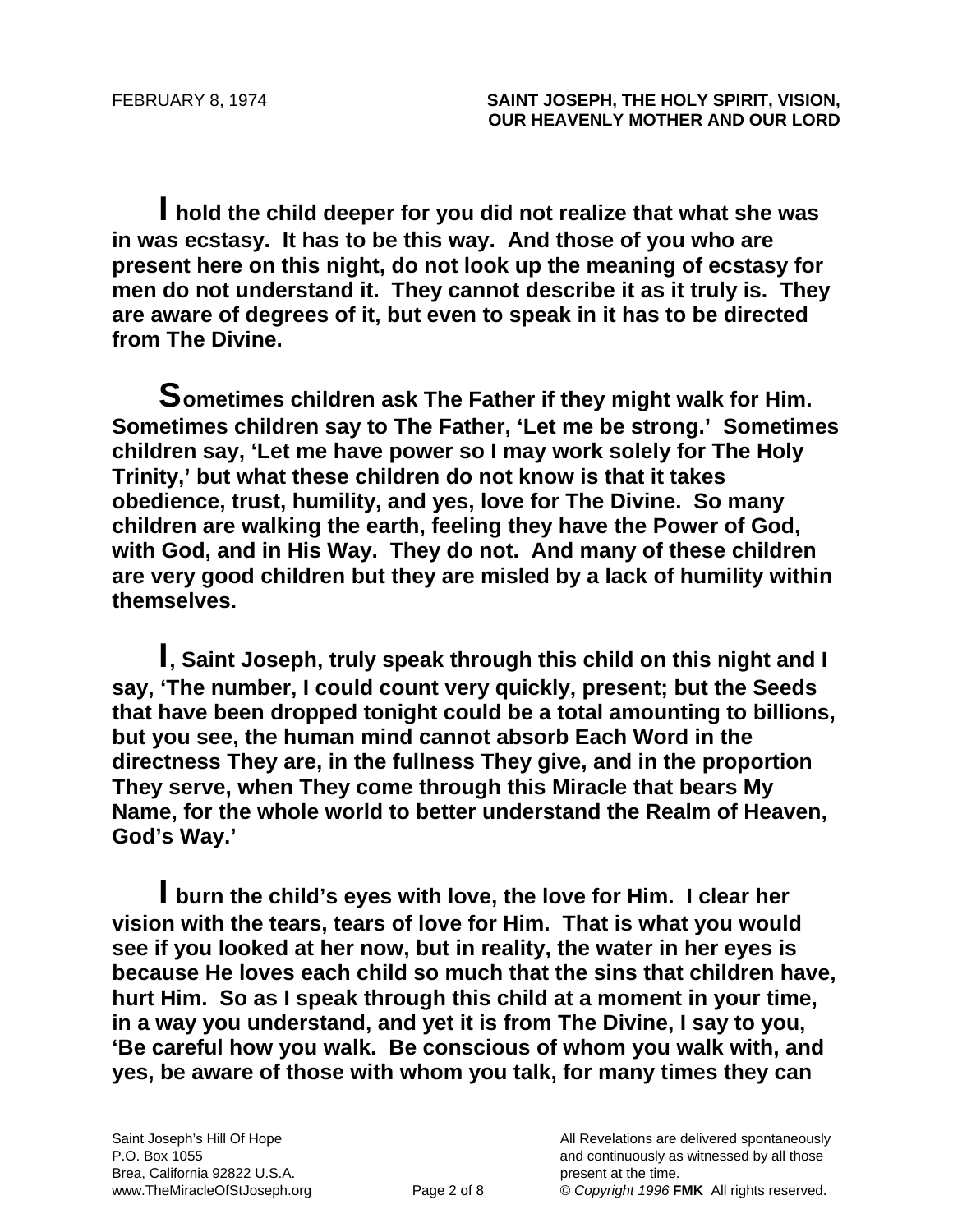**lead you to great sin.'** 

**There are so many reasons for this Miracle. There are so many Facets of It, but through this child who trusts in the Will of The Father, who is obedient to His Way, stands in your day open to it, the world must better understand the privilege that it is to be man. The world must better understand the Commandments that He gave, the meaning of each one, the responsibility to each one, and the purpose each one is, has.** 

**Children throughout the world must better understand the meaning of the Holy Eucharist for It was instituted for man. Oh, My children, do not forget that through the marriage state came the Priesthood Way, the religious path, and so, as you walk in the world, no matter what path you took, keep in mind, the path is important to God for He wants you to return to The Divine. And keep also in mind, that the Seeds that pour forth through this Great Miracle that bears My Name, the world is to better understand the Praise due Him each day.** 

**Keep in mind these favorite Words of His: 'In the Name of The Father and of The Son and of The Holy Ghost as One,' for in this little act of love, He responds, for there is recognition in it far beyond what man knows, and in saying this small prayer, your love for Him will grow. Faith will never diminish as long as you say this small prayer. And don't forget to add to it:** 

> *'Dear God, I hold You dear. I love You with my whole being. I thank You for this life. Please protect me every moment and help me to know what is right. Help me to express to others, whom I love and whom I know, the beauty of the privilege of the human role. Let me be example, let it show; and let the world not give me*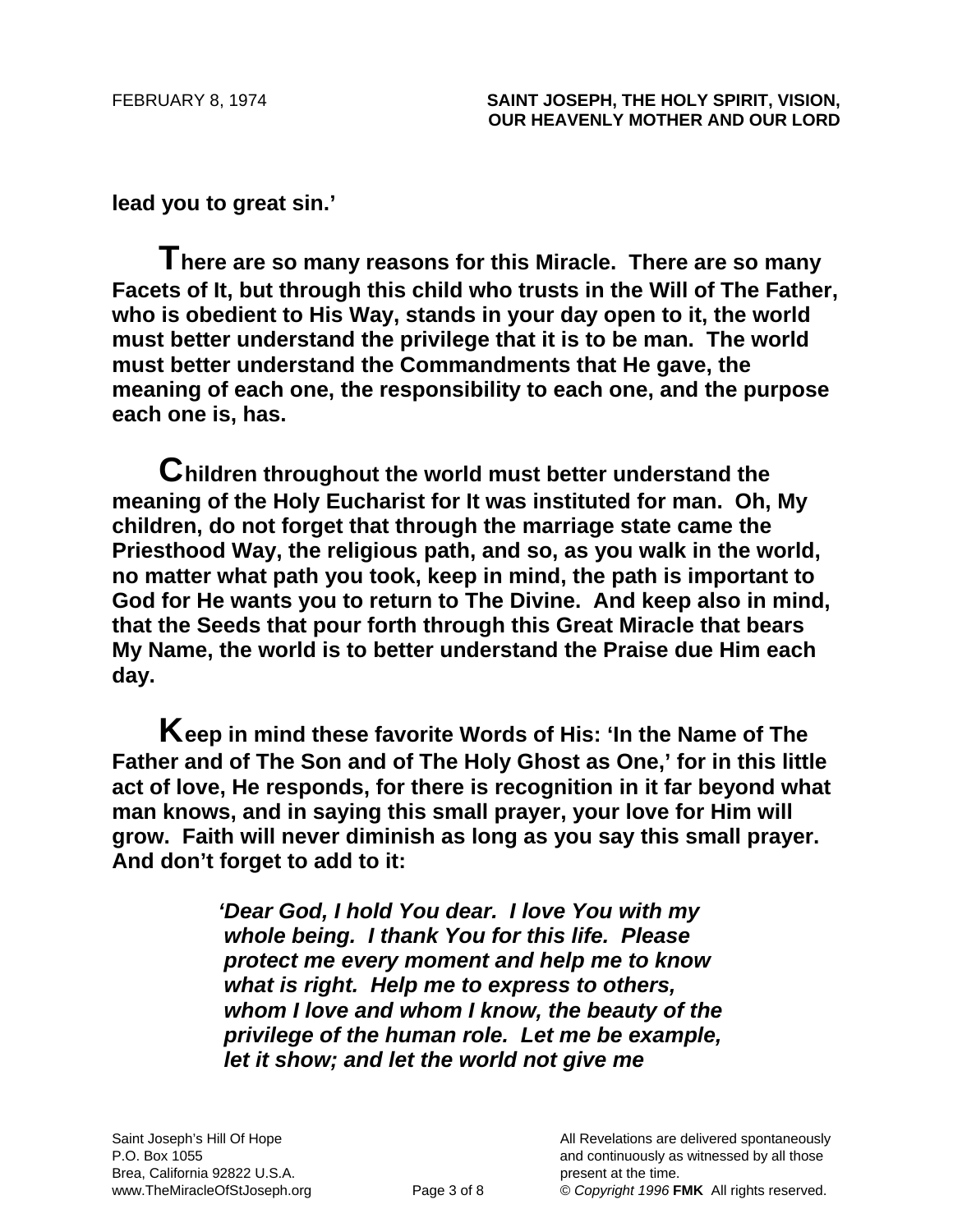*acclaim, but let me be example for You in Your Name. Let this small prayer, The Sign Of The Cross, be such an open way that all men who see me do it will think of You right away. Let me, in this small act of love, express fully my love for You each day. Dear God, I love You.'* 

**That is all you have to say; He will do the rest. Keep this in mind, for you are a child to Him Who is Divine. In the eyes of man, remember, you have grown, you have aged, and yes, you have accomplished perhaps a goal, but in the Eyes of God, you are always but a child. His Words, His Love are often expressed with the mere beat of your heart, the mere growth of love in you for The Divine, and I, Saint Joseph say, 'Let the Light be brighter and never let It dim in His Way, for as the Light changes, so might your love for Him in many ways.'** 

**I love you. What more can I say? There are many Saints present Here Who have reached in while I spoke to you. The child was aware. My children, keep in mind, the prayer. And now a Loved One awaits to speak to you through this child who must wait, who does not hear Our Words as you do, but through the listening of her Soul, We reach you. No better way to explain this Miracle of Mine.** 

**There is not a child in the room who could truthfully say tonight that this small prayer, they already knew, could lead them Here to have His Face in view. The child will tell you what she sees. It is a beauty to behold, a Vision with the Soul, that will remain."** 

## **8:19 P.M. VISION OF OUR HEAVENLY MOTHER AND OUR LORD**

**There's a group of, they appear as children. I would say around eight, nine. They seem to be growing, not in number but in size, and**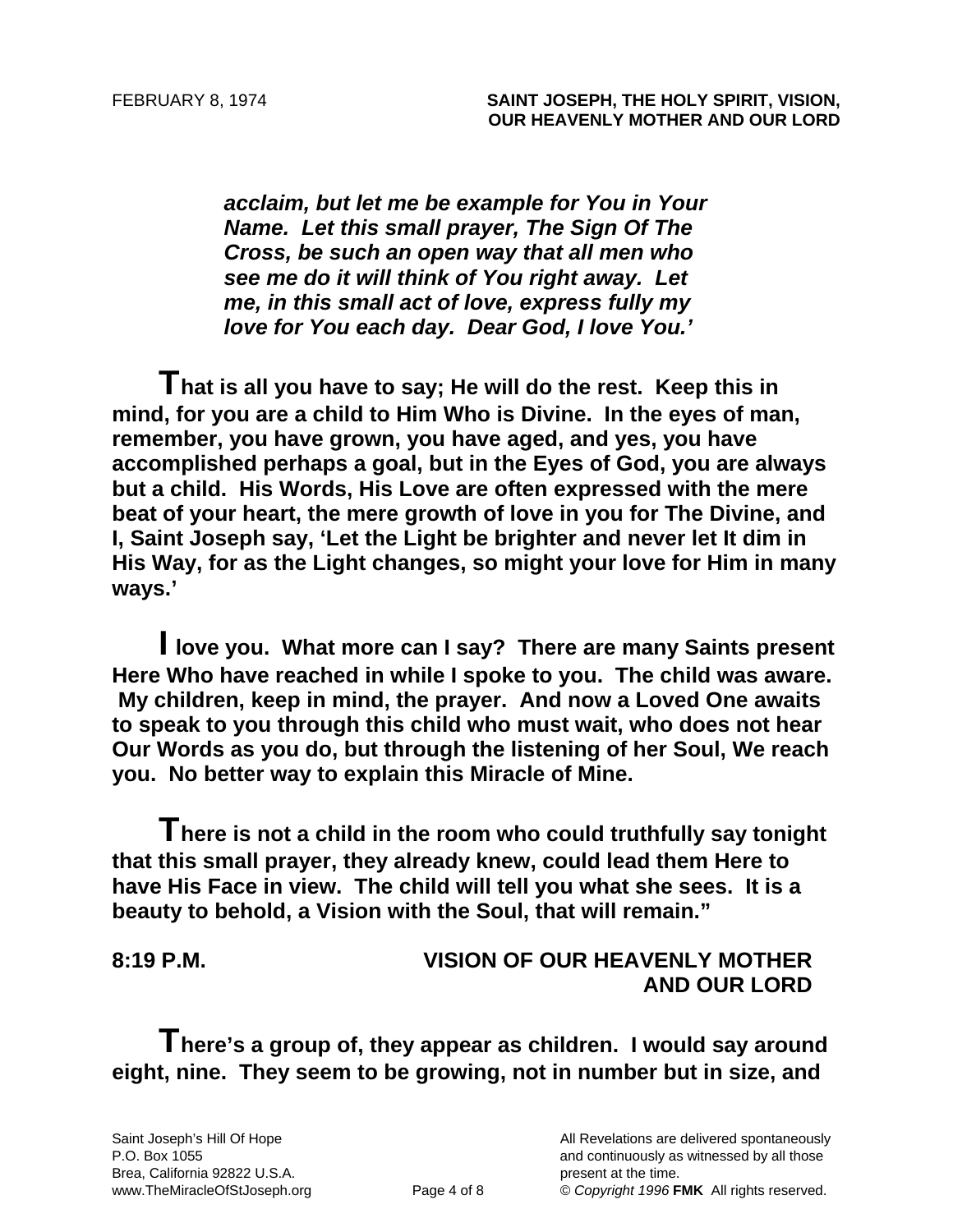**Our Lady appears in the midst of them. Her Beauty is radiant. Her dress is shining like emeralds, and yet all I see is like the glistening of the facets. The dress is beautiful. There is a Crown on Her Head with all emeralds. I could never count them.** 

**Just above Her, to the right over there, is Our Lord; and His garment is white, and the Crown on His Head, not thorns but it appears like rubies. The gown is glowing and there's a Great Light shining from it, and the rubies are shining. And He's smiling. It's not a rainbow but it's all diamonds. Oh my! And the diamonds are all different colors. It's like yellow diamonds, blue diamonds, white diamonds. They all have a tint in them, and these are the Souls. Oh my! I could not love you this much. No man could.** 

## **OUR HEAVENLY MOTHER**

**"My beloved children, I am your Heavenly Mother. My Son, Who is My Father, has requested I say Words direct to you so that you will better understand this Vision through man is truly for you. The children who stand around My garment are never blinded by the glow of it, the shine of it, but the Power that surges through Me strengthens them in ways you cannot know.** 

**Oftentimes I have appeared in the world to different children. Men have abused these children in many ways. Many men, in abusing the children, delayed many Visions that should have taken place. Why it is so difficult for man to understand how The Father would work is sadness Here Where I am. If He were to come as so many men desire Him to, the physical could not stand the Power that He is and, do not forget, it is not yet time to view Him until Judgment from Him, by Him.** 

**I have shown Myself through this child tonight in this manner, for do not forget, the green of My garment is not just meant for the**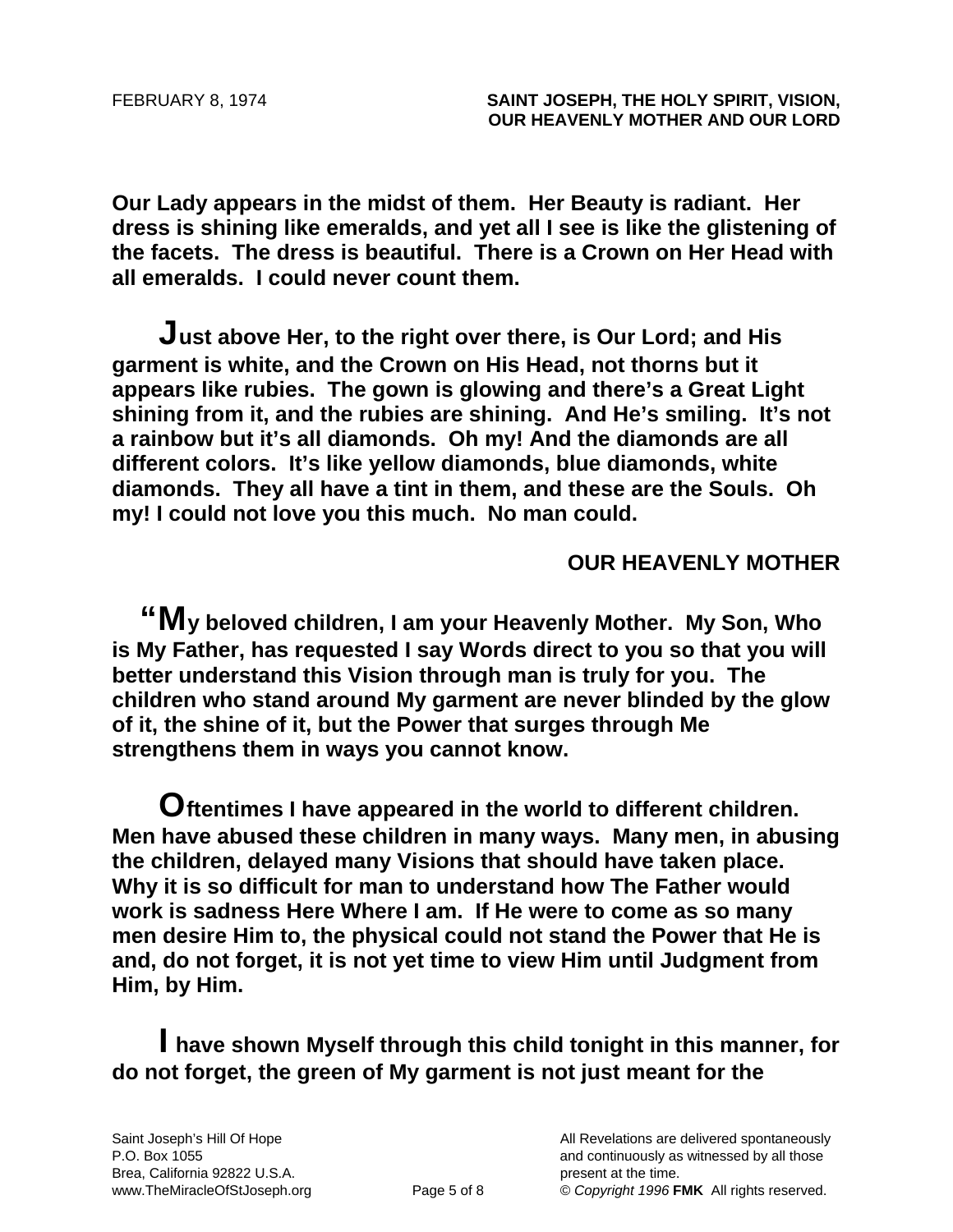**emeralds in the ground, but much of the sea is green, and I truly love the sea; for do not forget, My Son chose men from the sea to work for Him, and it was through the sea that many times repast came from it. There are many beauties in the sea, many reasons for it. The strength of its weight, the power in its waves, the way it changes to balance the land, is more special than any man knows.** 

**The Crown the child has described is a Crown of gold, a Crown of jewels, and yet, from this Crown radiates My Love for you, for as I am your Heavenly Mother, I am The Heavenly Queen. My Son made it so, because of the way I walked the earth in the human role.** 

**It is easy to scandalize, it is easy to be uncharitable, but on this night I say to you, 'The diamonds in the rainbow, one of them is your Soul.' Remember this as you go. Whether you be a diamond that has a tinge of color in it, do not let this bother you. Just be concerned that that Soul will always glow in Heaven, so that Soul that He gave you at the moment of conception, will spend All of Eternity with The Holy Trinity.** 

**My Father, Who was My Son, wants to speak to you. And, as I look into His Eyes, I say to you, 'Do not forget that He, too, though Divine, has a physical sight to Him.' This must spur you on for the Soul He gave. This must teach you His Love for the human body that He made. He wants to talk. He wants to teach. He wants to show you His Love, and through the Miracle of a Son with Whom He walked the earth, He stretches out His Hand and says, 'Men should never be afraid of martyrdom'."** 

**OUR LORD** 

**"My beloved sons, My beloved daughters, there are many things I desire to speak of on this night. Do not try to analyze this Miracle of Light. Do not try to categorize It and do not put It on the shelf, to**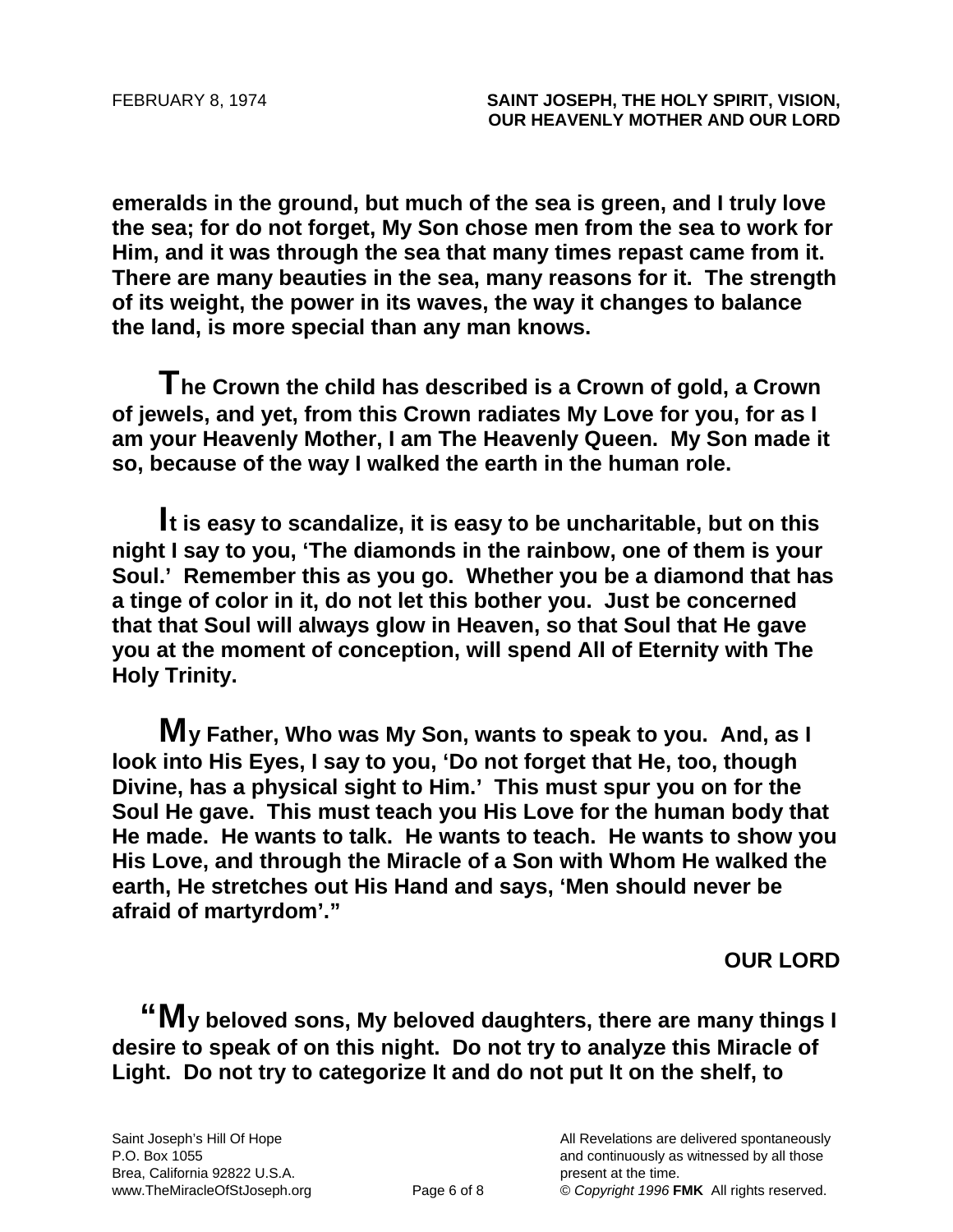**forget what It has taught you; but remember every Word you can with the capacity I have given, and be aware that this Miracle of Hope is for the whole world.** 

**The Crown of jewels on My Head are to show you and to remind you of the Blood I shed to save you. Children are arguing at this moment — could this Miracle be true? They argued, when I walked the earth, of many things; and much injustice was shown. Men tear apart the languages. Men say, 'This word means something else,' but I, the One Who walked the earth, speak to you of truth.** 

**Ask yourselves on this night, how much courage do you have? How much truth do you follow, and when was truth told by you last? How many lies, how many sins were you involved in today? How many times do you sin, and how few times do you pray? How many times do you say, 'I'll wait another day'?** 

**You know, My enemy is constantly on the alert to you, constantly tempting, constantly alerting your way to him. Do you force charity on others and neglect it yourself? Do you reject the Holy Eucharist because of scruples, or because of your lack of selfdiscipline? Do you refuse My Entrance into your heart, or do you follow anyone?** 

**The child sighs with a beauty I portray to her. The gown I wear is glowing so bright and My Heart reaches out through it as a Glow of Light. It is better to be called a fool by man — remember this — and see this Light, than to be acclaimed by man as wonderful and never see the true dawn of Light.** 

**There are so many children in the world who are straying. It is sadness to Me Here. They want a power on their own. They want to govern other men. But I say to you now that when I walked the earth**